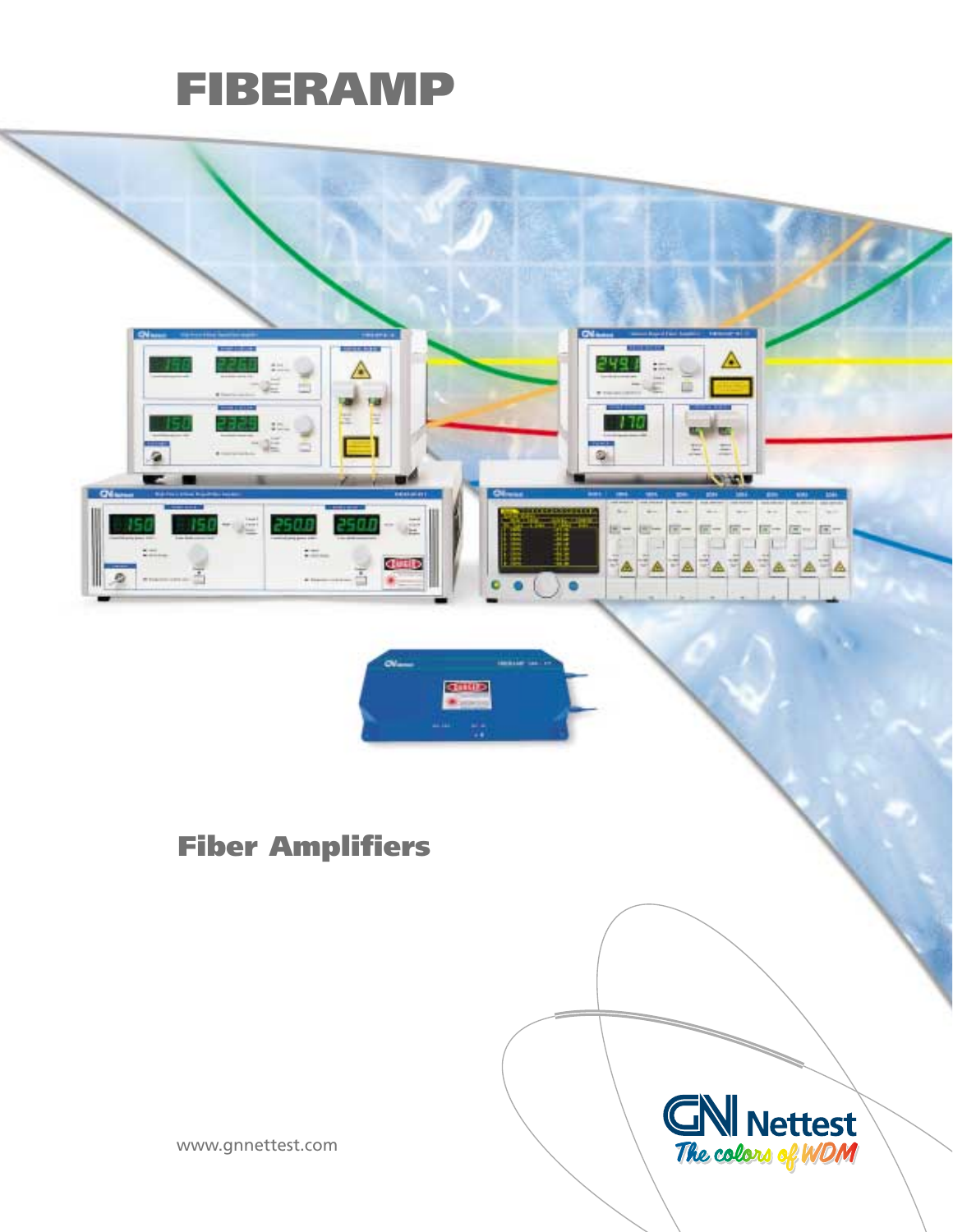## **AN EXTENDED SERIES OF FIBER AMPLIFIERS**

#### **FEATURES**

#### **C-BAND FIBER AMPLIFIERS**

C-band FIBERAMP technology is based on fieldproven 980 nm co-propagating pumping of erbium-doped fiber that provides a low 4.5 dB (typ.) noise figure and a high saturated output power.

The benchtop version, FIBERAMP-BT 17 with 17 dBm saturated output power, is the ideal highperformance amplifier for plug-and-play use around the lab and modular versions are also available for platform or OEM applications.

#### **HIGH OUTPUT POWER**

FIBERAMP-BT 20 is a double-pump benchtop version with +20 dBm output power for those power-hungry applications where 100 mW at 1550 nm makes a difference.

#### **L-BAND FIBER AMPLIFIERS**

FIBERAMP-BT L is an erbium-doped fiber amplifier dedicated to the 1570-1610 nm window that offers +17 dBm of saturated output power.

Ideally suited for applications that require amplification and high output power in the L-band.

#### **FLAT & FIXED-GAIN**

FIBERAMP-BT F is a flat gain EDFA providing 1 dB (typ.) flatness over 30 nm in the C-band window. The proprietary optical gain-control scheme provides 22 dB fixed gain and input-signal level independence over a remarkable 15 dB dynamic range. An all-optical solution for unpredictable add-and-drop situations in WDM systems.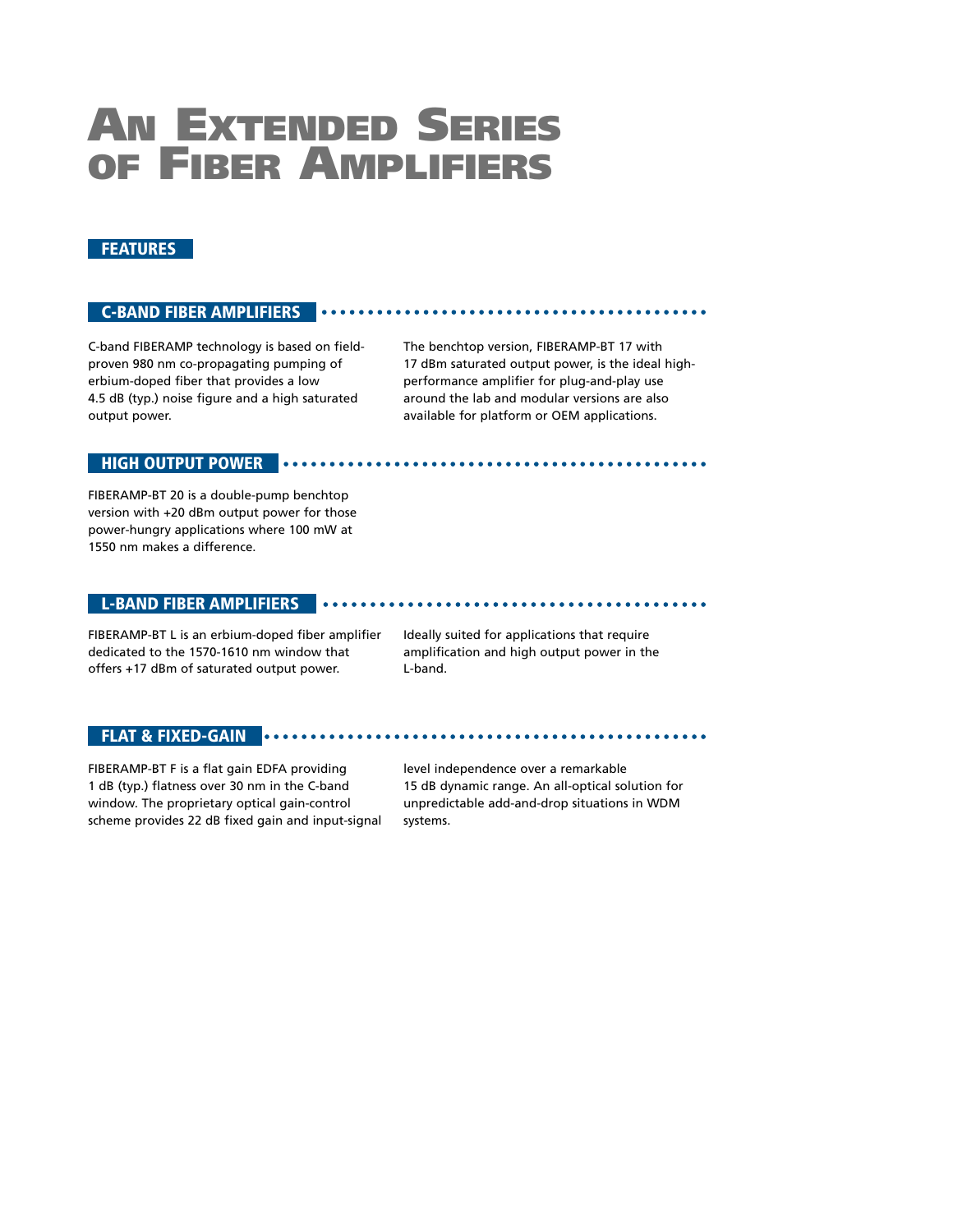**FIBERAMPs are an extended series of highquality optical amplifiers with state-ofthe-art design. They offer outstanding performance, notably high gain, unsurpassed noise figure, flat spectral response, low-polarization dependence, and high output power. Two formats are available: convenient stand-alone bench-** **top instruments with the full suite of parameter controls and compact modules for platform or OEM applications. The FIBERAMP family covers all needs in fiberoptic amplification, from generic erbium-doped models operating in both the C- and L-band to a unique flat & fixedgain version.**

#### **MODELS**



**BENCHTOP UNITS**

**OSICS MODULES**

FIBERAMP-BT models are full-featured benchtop units packaged with complete control electronics and power supplies. Their flexible, user-friendly front-panel controls, rear-panel monitoring analog outputs, and IEEE-488 computer interface make them ubiquitous instruments for optical communication laboratories. 19" rack-mount versions are also available and can be easily inserted into test systems.

*Benchtop units*



*OSICS module*

When many EDFAs are necessary, GN Nettest also offers the OSICS modular platform for hosting up to 8 amplifier modules (OSICS-EDFA). These modules can be also mixed and matched with tunable external cavity lasers (OSICS-ECL), distributed feed back laser diodes (OSICS-DFB), and amplified spontaneous emission sources (OSICS-ASE). OSICS-EDFA features a highperformance C-band erbium-doped fiber amplifier module which offers a remarkable +17 dBm of saturated output power and a low 4.5 dB (typ.) noise figure.

**OEM MODULES**



FIBERAMP-SM 17 is a compact, single-pump gain module for OEM applications. It includes complete and sophisticated pump diode electronics and features full user control via an RS-232 serial interface. Rugged and tightly packaged, it is designed for low power consumption and operates over a wide range of temperature. The FIBERAMP-SM 17 model offers +17 dBm saturated output power, making it a universal OEM gain amplifier module for system designs.

*OEM module*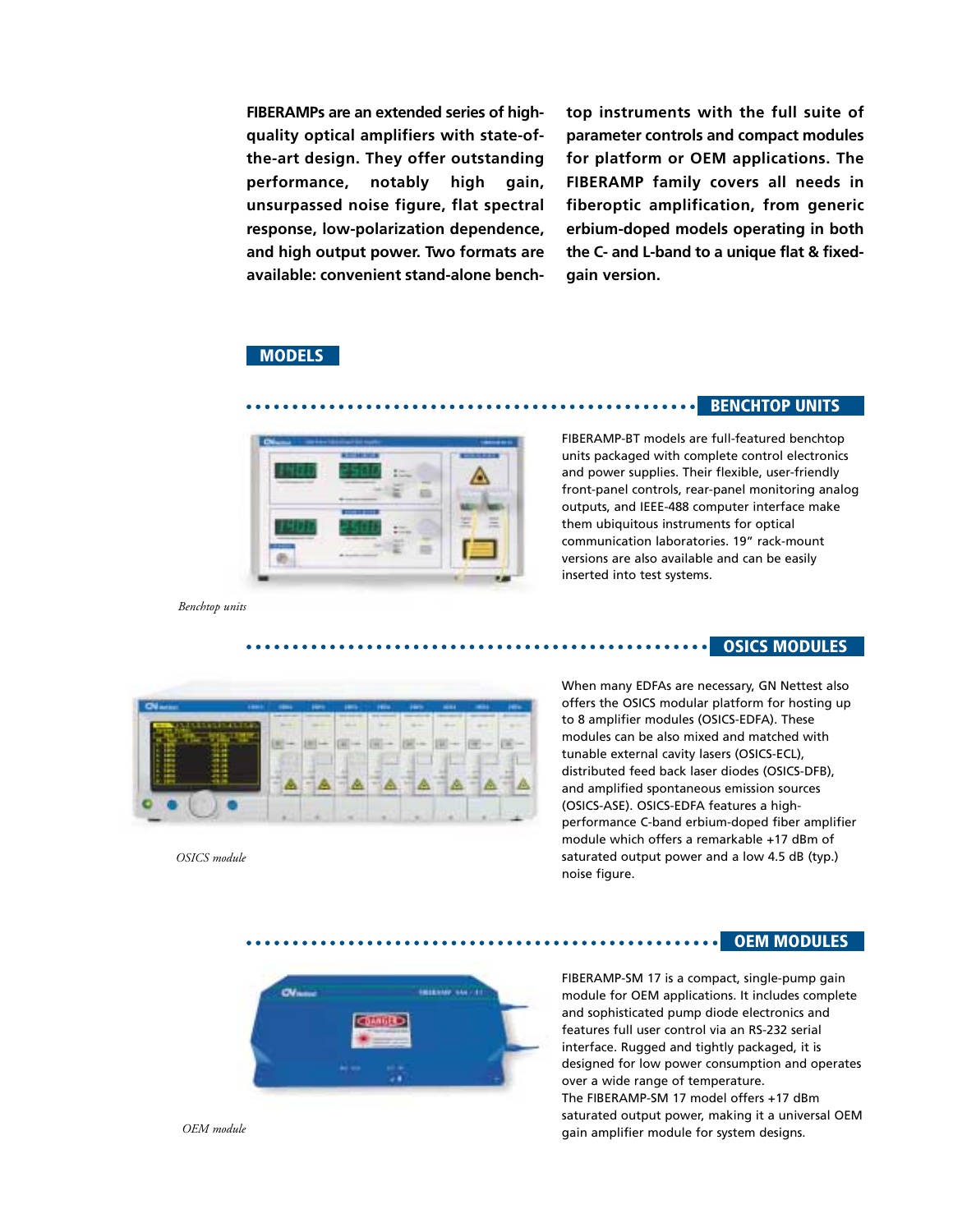# **C- AND L-BAND ERBIUM-DOPED-FIBER AMPLIFIERS**

- **> Single-pump and double-pump configurations**
- **> Over 35 dB small-signal net gain at 1530 nm**
- **> Outstanding 4.5 dB (typ.) noise figure**
- **> +17 dBm or +20 dBm saturated output power in the C-band**
- **> +17 dBm saturated output power in the L-band**
- **> Benchtop and modular models.**

#### **FIBERAMP-BT 17 AND -BT 20**

FIBERAMP-BT 17 and -BT 20 Erbium-Doped Fiber Amplifiers operate in the C-band. They feature advanced, and now field-proven, 980 nm pumpdiodes and a co-propagating pumping configuration for a low 4.5 dB (typ.) noise figure irrespective of signal and pump power levels.

The erbium-doped fiber is optimized in concentration and length for a small-signal gain in excess of 35 dB at the peak wavelength of 1530 nm and 25 dB at 1550 nm (for FIBERAMP-BT 17), and a maximum saturated output power. It is co-doped with aluminum for a flat spectral response around 1550 nm, even under low-signal conditions. With its double-pump configuration, FIBERAMP-BT 20 provides up to +20 dBm of saturated output power.

. . . . . . . . . . . .



*Gain vs wavelength (typical) for FIBERAMP-BT 17*

#### **OSICS-EDFA**

All the features of FIBERAMP-BT 17 can also be found in the OSICS-EDFA modules. Up to 8 modules can be controlled with the versatile OSICS platform.



*Output power and noise figure @ 1530 nm and 1550 nm (typical) for FIBERAMP-BT 17*

#### **FIBERAMP-SM**

For OEM applications FIBERAMP-SM 17 offers all the features of FIBERAMP-BT 17 in a compact, fully-controllable package.

#### **FIBERAMP-BT L**

Completing these general-purpose amplifiers, the FIBERAMP-BT L is designed to operate in the long wavelength band (L-band) between 1570 and 1610 nm. It provides high gain, high output power (+17 dBm) and low noise figure.

. . . . . . . . . . .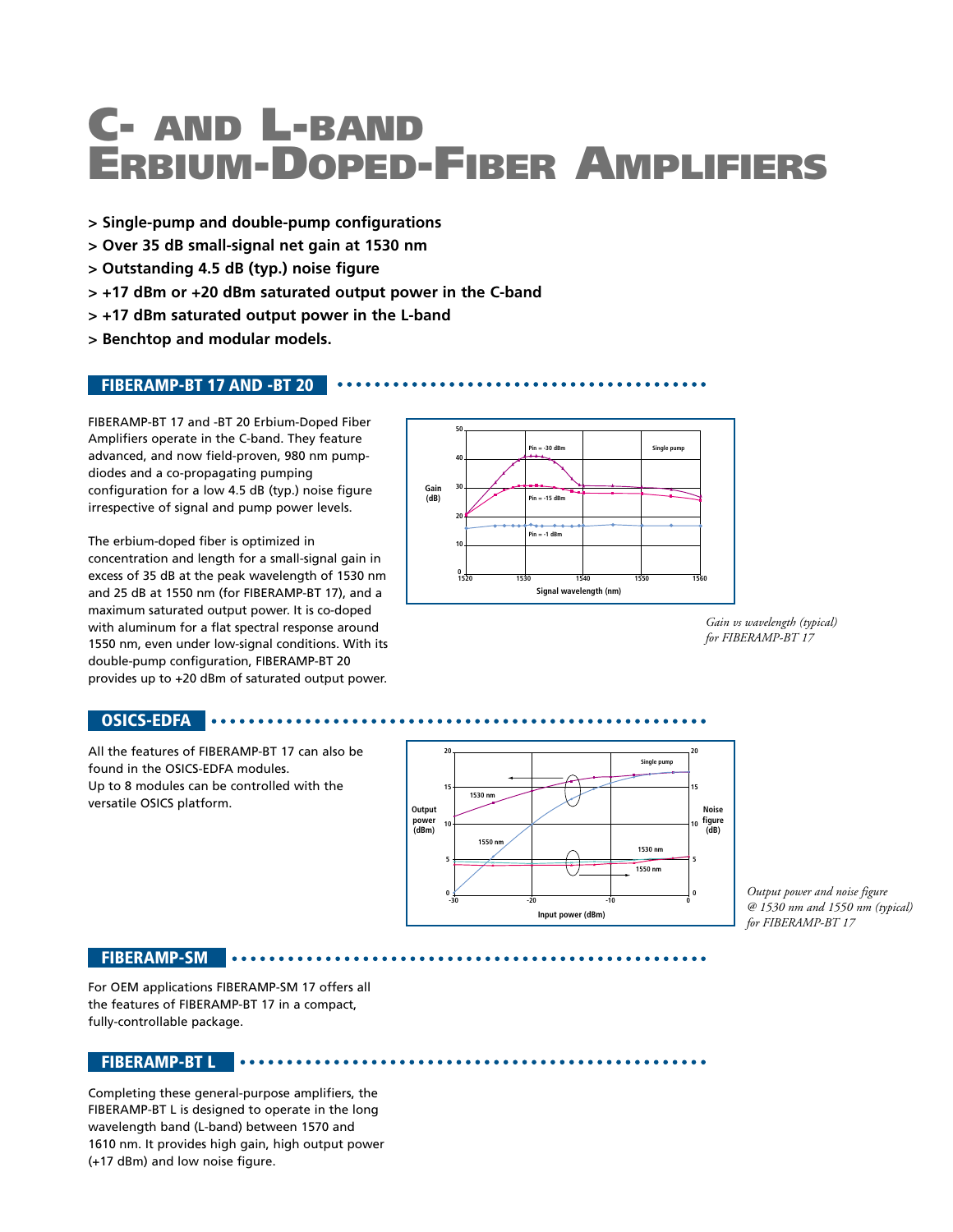# **FLAT & FIXED-GAIN ERBIUM-DOPED FIBER AMPLIFIER**

**The optical gain of conventional Erbium-Doped Fiber Amplifiers (EDFAs) varies a great deal with channel count, wavelength and total optical input power.**

**When EDFAs are deployed in a network, adding or dropping channels at random is likely to defeat the equalization and upset the network gain budget.**

#### **FIBERAMP-BT F**

#### *> Input power independent over 15 dB*

FIBERAMP-BT F maintains gain flatness over a remarkable 15 dB dynamic range, a 32-fold variation in optical power or active-channel number.

#### *> 1 dB (typ.) flat over 30 nm*

It offers an unsurpassed 1 dB (typ.) flatness over the entire 1530-1560 nm range.

#### *> Fixed 22 dB-gain design*

FIBERAMP-BT F is a novel EDFA that provides the network designer with a 22 dB fixed-gain block, independent of both wavelength and total input power.

#### *> Two proprietary concepts*

This is achieved by combining two proprietary concepts: an all-fiber equalization filter and an alloptical gain-lock mechanism, in a coordinated layout.

#### *> Noise figure below 6 dB*

The FIBERAMP-BT F design does not sacrifice in any way the noise figure, which remains below 6 dB under all operating conditions, nor the output power capability, with a potential of over +2 dBm per channel in a 16-channel system.

#### *> Ideally suited for DWDM networks*

FIBERAMP-BT F is the perfect building block for ring and mesh all-optical networks where flexibility in amplifier spacing and in active-channel number is necessary. It opens a realm of possibilities in the design of new DWDM-network architectures.



*Gain and noise figure vs wavelength*



*Gain vs input power*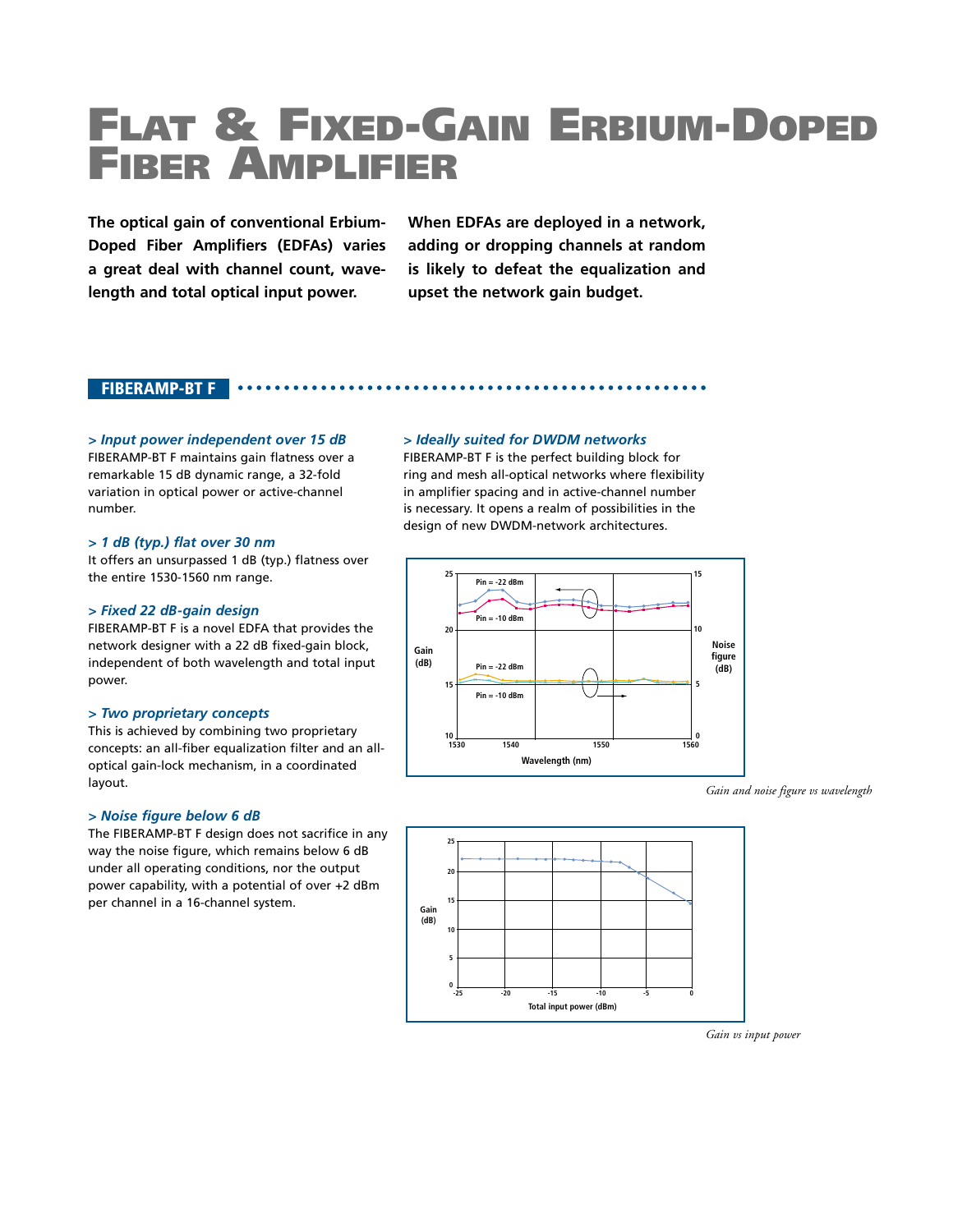# **SPECIFICATIONS**

| <b>Benchtop unit</b><br><b>Platform module</b>  | <b>BT 17</b><br><b>OSICS-EDFA</b> | <b>BT 20</b>           | <b>BTL</b>   | <b>BTF</b>                |
|-------------------------------------------------|-----------------------------------|------------------------|--------------|---------------------------|
| <b>OEM</b> module                               | <b>SM 17</b>                      |                        |              |                           |
| Wavelength range                                | 1525-1560 nm                      | 1525-1560 nm           | 1570-1610 nm | 1530-1560 nm              |
| Output power <sup>(1)</sup>                     | $>+17$ dBm                        | $>+20$ dBm             | $>+17$ dBm   | $>>14$ dBm <sup>(2)</sup> |
| Small signal gain <sup>(3)</sup>                | $>25$ dB                          | $>35$ dB               | $>35$ dB     |                           |
| Fixed small signal gain <sup>(4)</sup>          |                                   |                        |              | $22 \pm 2$ dB             |
| Noise figure                                    | $<$ 6 dB (4.5 dB typ.)            | $<$ 6 dB (4.5 dB typ.) | $<$ 6 dB     | $<$ 6 dB                  |
| Polarization sensitivity of gain <sup>(5)</sup> | $< 0.5$ dB                        | $< 0.5$ dB             | $<$ 0.5 dB   | $<$ 0.5 dB                |
| Spectral gain flatness <sup>(6)</sup>           | 3 dB typ.                         | 2 dB typ.              |              |                           |
| Power Independent                               |                                   |                        |              |                           |
| spectral gain flatness <sup>(7)</sup>           |                                   |                        |              | 2 dB (1 dB typ.)          |
| Input and output isolation                      | 35 dB                             | 35 dB                  | 35 dB        | 35 dB                     |

| <b>Controls, Interface, Environment</b> | <b>BT</b> models                   | SM 17 model                   | <b>OSICS-EDFA</b>                 |
|-----------------------------------------|------------------------------------|-------------------------------|-----------------------------------|
| Displays and settings                   | Pump current                       | Pump current                  |                                   |
|                                         | Pump power                         | Pump power                    | Pump power                        |
| Power supply                            | 100 to 240 V, 50 to 60 Hz          | 5 V, 1 A                      | 100 to 240 V, 50 to 60 Hz         |
| Operating temperature range             | 0 to +50 °C (+30 to +125 °F)       | 0 to +65 °C (+30 to +150 °F)  | +15 to +35 °C (+55 to +95 °F)     |
| Dimensions (W x H x D)                  | 235 x 180 x 325 mm <sup>3(8)</sup> | 160 x 76 x 26 mm <sup>3</sup> | 35 x 130 x 250 mm <sup>3(9)</sup> |
| Alarms                                  | Current limit                      |                               | Pump power limit                  |
|                                         | Temperature control error          |                               | Temperature control error         |
| Electrical outputs                      | Pump power and                     |                               | Pump power and                    |
|                                         | pump current analog output         |                               | pump current analog output        |
| Electrical interface                    | IEEE-488.1                         | RS-232 C                      | IEEE-488.2 and RS-232 C           |
| Optical interface                       | FC-APC on Corquide™                | FC-APC on Corquide™           | FC-APC on Corquide™               |
|                                         | SMF-28 fiber                       | SMF-28 fiber                  | SMF-28 fiber                      |

#### **NOTES**

- *(1) With 0 dBm input signal power at 1550 nm (1590 nm for FIBERAMP-BT L).*
- *(2) With the total input power that yields a 1 dB decrease of the fixed gain. FIBERAMP-BT F also offers more than +17 dBm saturated output power.*
- *(3) With -40 dBm input signal power at 1550 nm (1590 nm for FIBERAMP-BT L).*
- *(4) Locked gain for a total input power from -25 to -10 dBm over 1530 to 1560 nm.*
- *(5) Polarization sensitivity of gain can be optionally specified at 0.25 dB (see options).*
- *(6) For a single channel at -30 dBm input power from 1540 to 1560 nm (BT 17, OSICS-EDFA, SM 17 and BT 20).*
- *(7) For -25 to -10 dBm total input power variation from 1530 to 1560 nm (BT F).*
- *(8) 345 x 180 x 325 mm3 for FIBERAMP-BT 20 and FIBERAMP-BT F.*
- *448 x 133 x 370 mm3 for 19" rack-mount version. (see options)*
- *(9) 448 x 133 x 370 mm3 for OSICS platform.*

#### **OPTIONS**

- *R . . . . . . . . 19" rack-mount version (3U) (FIBERAMP-BT)*
- *LP . . . . . . . Polarization sensitivity of gain <0.25 dB (FIBERAMP-BT, OSICS-EDFA, SM 17)*
- *J-APC . . . . . Fiber-optic jumper FC-APC/FC-APC (FIBERAMP-BT, OSICS-EDFA)*
- *J-PC . . . . . . Fiber-optic jumper FC-APC/FC-PC (FIBERAMP-BT, OSICS-EDFA)*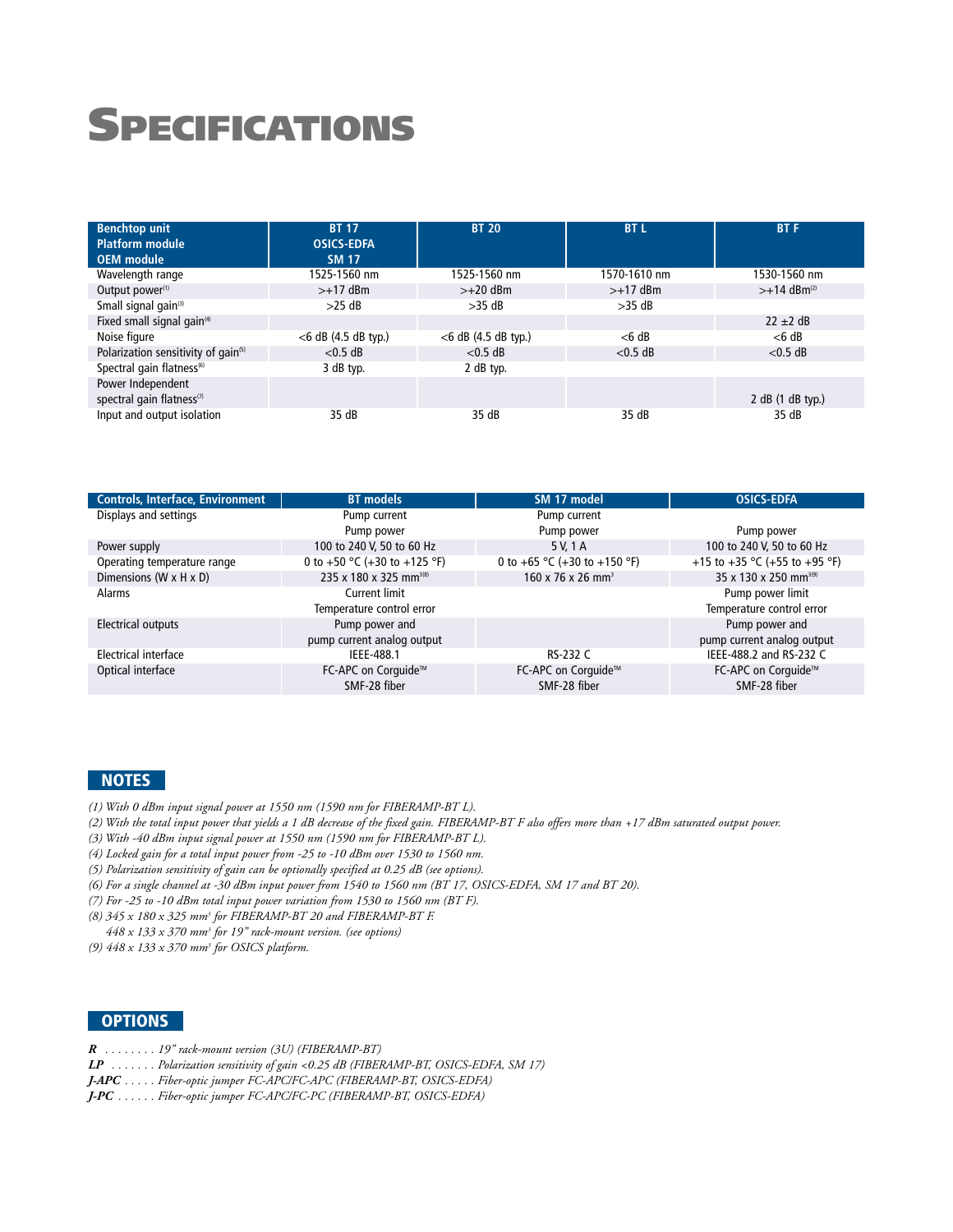# **ORDERING INFORMATION**

**For the benchtop instrument, please specify the model name followed by the options:**



#### *> Use the following code references that correspond to the available FIBERAMP-BT options:*

- **R** 19" rack-mount version (3U)
- LP Polarization sensitivy of gain <0.25 dB<br> **I-APC** Fiber-optic jumper FC-APC/FC-APC
	-

**J-APC** Fiber-optic jumper FC-APC/FC-APC Fiber-optic jumper FC-APC/FC-PC (included when delivered)

Each benchtop instrument is delivered as standard with a fiber-optic jumper.

#### *> For the modules, please specify:*

### **FIBERAMP-SM 17/Option1** for the OEM SM 17 module<br> **OSICS-mainframe**  $\frac{1}{2}$  for the OSICS mainframe with  $\frac{1}{2}$  for the OSICS mainframe with  $\frac{1}{2}$ **OSICS-EDFA module/Option1/Option2/...** for the EDFA module

for the OSICS mainframe without module

#### *> Use the following code references that correspond to the available module options:*

- **LP** Polarization sensitivy of gain <0.25 dB (OSICS-EDFA, SM 17)
- **J-APC** Fiber-optic jumper FC-APC/FC-APC (OSICS-EDFA)
- **J-PC** Fiber-optic jumper FC-APC/FC-PC (OSICS-EDFA, included when delivered)

Each OSICS-EDFA module is delivered as standard with a fiber-optic jumper.

For additional information regarding other OSICS modules, please see OSICS datasheet.